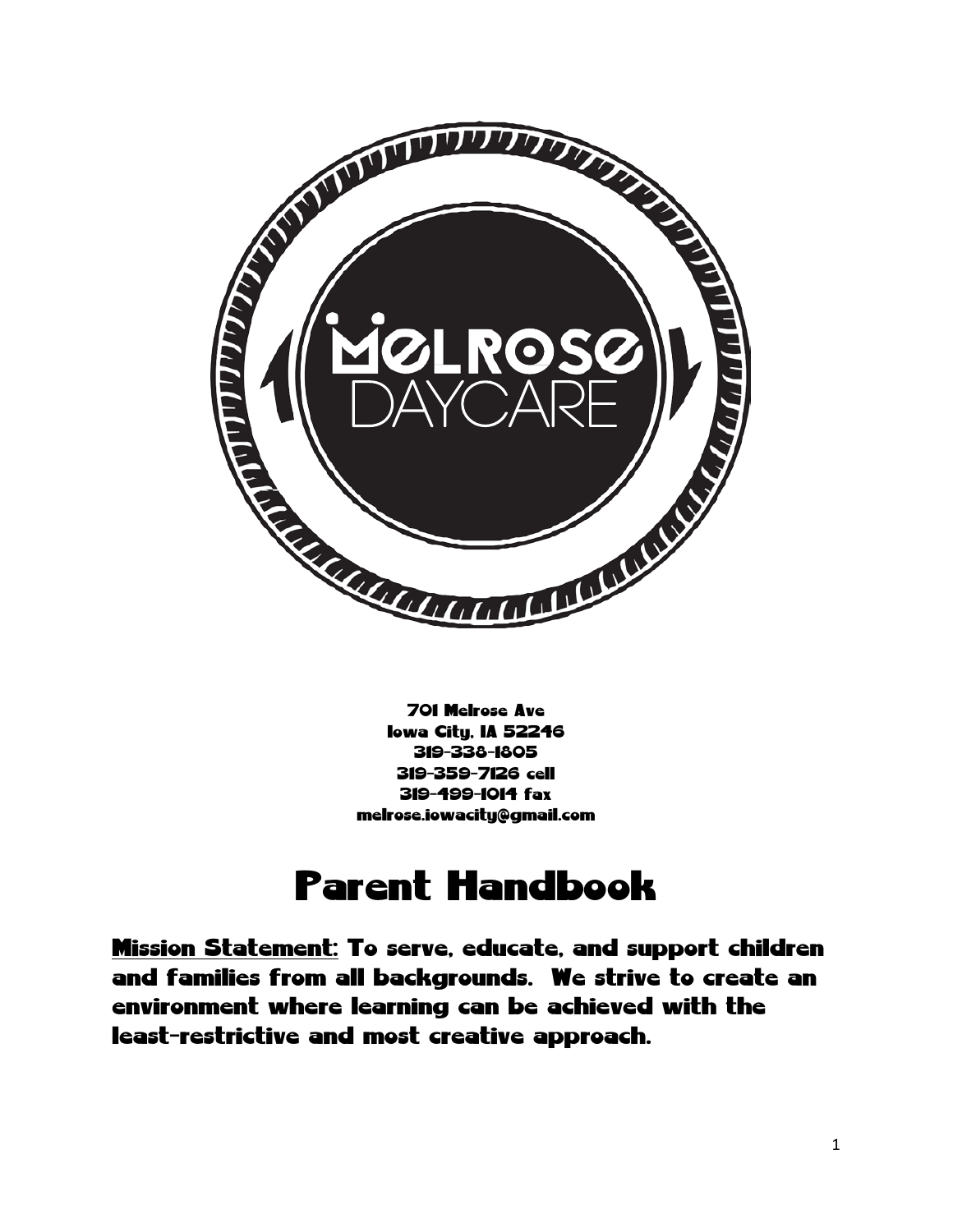Melrose is a non-profit day care that cares for children from ages 2 to 5, we are licensed for 45 children through the state of Iowa, but we like to keep our program at about 30 to 35 kids to be able to care for each child needs effectively. Our program runs Monday through Friday from 6:30am to 5:30pm. Please keep this handbook for future reference, if you have any questions that are not answered here please feel free to ask our staff. Our staff is available to you at any time during our hours of operation. If there is a question one staff member cannot answer they will locate the staff member who will be able to help you.

Let's start with the basics:

#### Daily Schedule:

6:30-7:30 Free Choice Activities 7:30-8:15 Indoor/Outdoor Activities 8:15-8:30 Hand-washing and story-time 8:30-9:00 Breakfast 9:00-10:30 Small Group Activities 10:30-11:15 Indoor/Outdoor Activities 11:15-11:30 Hand-washing and story-time 11:30-12:00 Lunch 12:00-2:00 Naptime 2:00-3:30 Indoor/Outdoor Activities 3:30-4:30 Snack and Small group activities 4:30-5:15 Free Choice indoor/outdoor activities 5:15-5:30 Stories, songs, and videos Outdoor play includes, but isn't limited to: sand box, swings, imaginative play, tricycles, sidewalk chalk, garden exploration, environmental investigations. Indoor play includes, but isn't limited to: blocks, legos, sand and water play, music exploration, imaginative play, library, dolls, puzzles, games.

Small group activity time includes: age appropriate preschool activities that we have designed around the importance of play, art projects that work on small motor skills, games that work on gross motor skills, games and activities that promote learning.

**Philosophy:** Melrose has a play based philosophy – playing to learn/learning to play. Our philosophy is based on research by Jean Piaget who states that play meets the physical, intellectual, language, emotional, and social needs of children. Play is the first way that children learn to make sense of the world at a young age. It is by far the most defining characteristic of childhood and the most important aspect of childhood as well.

**Enrollment:** Before your child can start we need all of their paperwork filled out completely and turned in a full 24 hours before they are to attend their first day at Melrose. Immunization records must be up to date.

**Orientation:** Every child is unique and special, so our orientation plan is not a one-plan fits all. Every child is going to come into their first day at the center with different expectations and fears. Basically, whatever is going to make you and your child the most comfortable we will accommodate. Some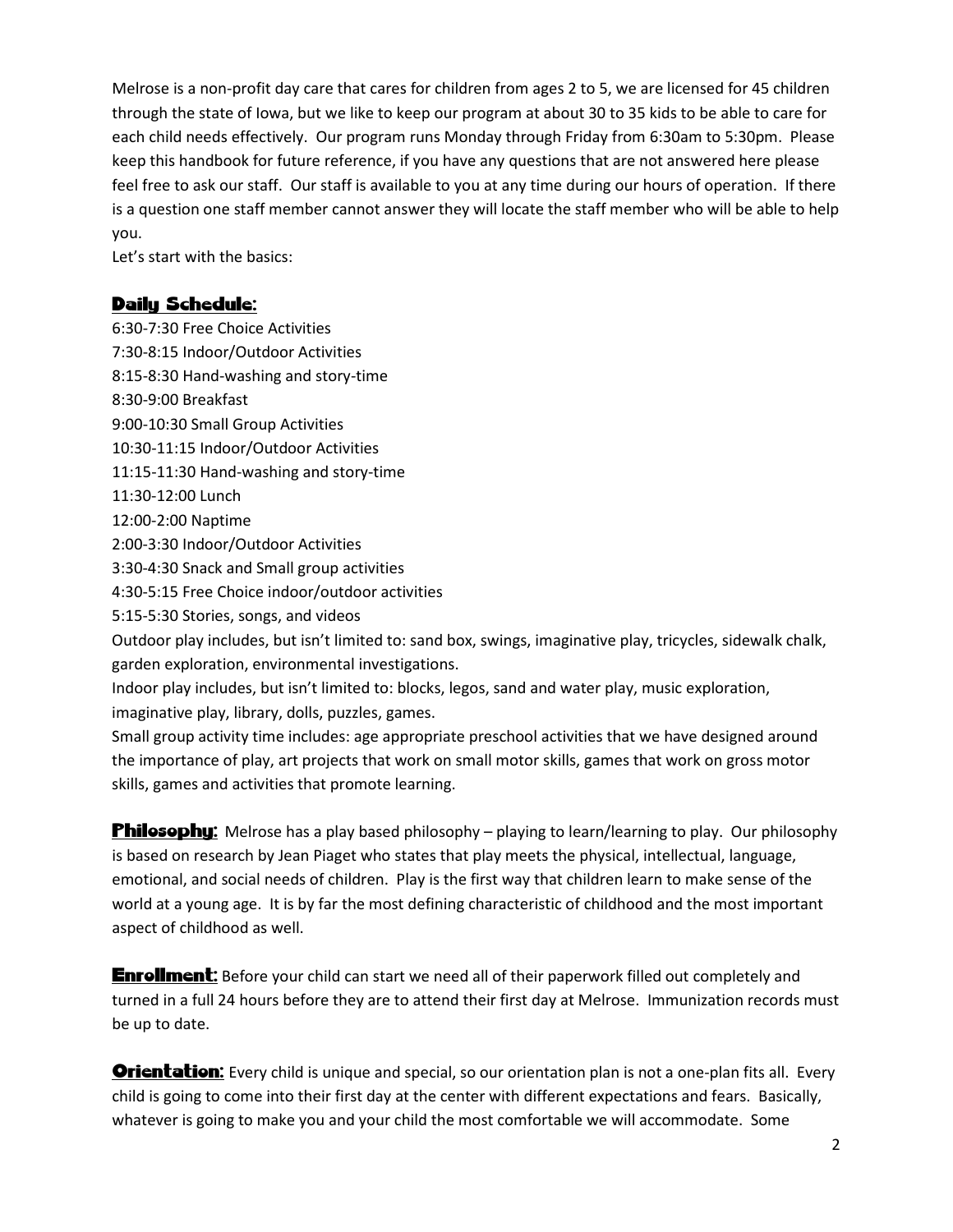families find dropping off and having their child stay a full day is what they will do. Some families gradually step into day care by dropping off for a few hours a day and then picking up before leaving their child for a whole day. Some families want to stay at the center with their child for the first day or two while their child adjusts. You get to choose how your child will become oriented with the center. Part of the orientation process is also reading through this handbook and asking questions, please ask the director or assistant director if you have any questions.

**Curriculum:** Melrose follows the same curriculum as the Iowa City School District's preschool program, The Creative Curriculum. We have mixed this curriculum with the Hawaii Early Learning Profile, which better suits our philosophies and goals as an early learning child development program.

**Field Trips:** The center takes many field trips, especially in the summer months when travel is easier. We use the Cambus and city bus lines to transport the kids. We also walk to many different parks in our neighborhood daily. Throughout the school year, along with trips to the parks nearby, we also go the Iowa City Public Library once a week for story time. On any given day we will leave at 9:30am, if you plan to drop off your child after that time let a staff member know or there might not be anyone at the center to accept your child.

**Transportation:** Melrose does not provide transportation to or from the center. Field Trip transportation is always done by either walking or riding public transportation.

What your child will need: Please bring bedding for naptime. A blanket is a must, sheets are optional, crib sheets fit our cots. Bedding comes to Melrose on Mondays and go home on Fridays to be washed. Since we love to play outside, expect your child to get dirty, send them in clothes that can get dirty. Leave an extra set of clothes in their cubbie to use in case they need a change. In the summer we'll play in the water on hot days so swimsuits will be requested. Jackets in the fall and spring and winter weather gear in the winter including a heavy coat, snow pants, boots, hats, and mittens. Please be aware that children's backpacks will checked weekly for hazardous materials, including diaper rash cream, chap stick, and anything that could be harmful if swallowed, if possible leave these items at home or give them to a staff member when entering the center.

## Drop off and Pick up:

We recommend sticking to a routine for dropping off your child, explain to them that you are leaving and you will be back, then say goodbye. If they cry we recommend leaving so they will understand the routine. They will be less likely to cry every time they are dropped off if they can predict what will happen. We don't allow drop offs during naptime, it is just too disruptive in our little house while the other kids are sleeping. You must pick up your child before 5:30; the late fee is \$2 a minute for every minute after 5:30 that you are late.

**Attendance Policy:** Tuition is set at a monthly rate, if your child is gone for a week that will not affect your tuition rate. If your child will be absent for a month or more and you would like to keep your spot please see the director or assistant director to reserve a spot for your child. If your child is gone for a month without any notification and tuition is not up to date their spot will be forfeited. If your child will be leaving the center permanently please let us know at least two weeks in advance, if possible.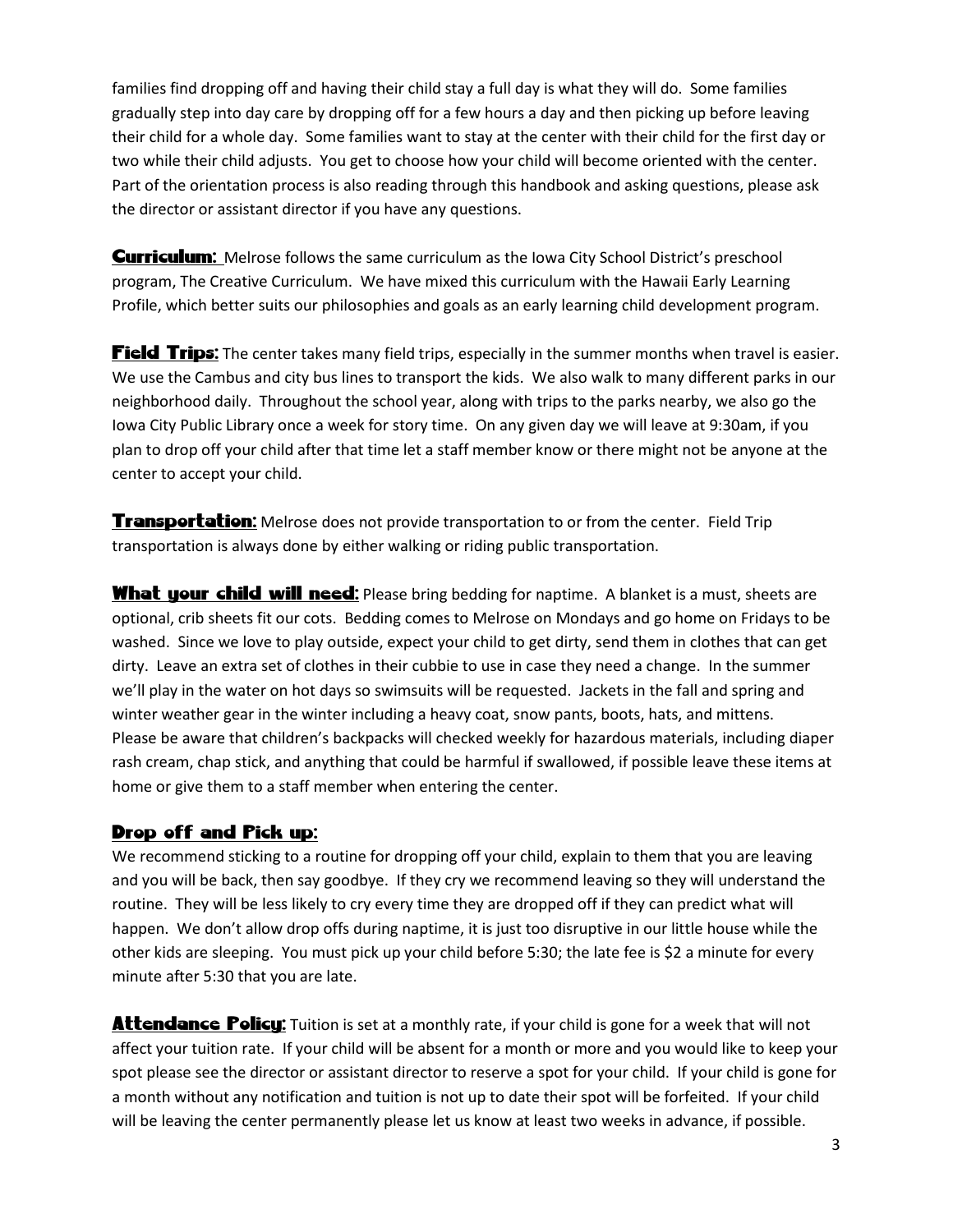# Access Policy:

We have an open-door policy at Melrose for our parents. Please feel free to come visit your child at anytime. If you would like others, such as grandparents, relatives, or friends to be able to pick up your child, or to visit your child, at the center please make sure they are listed on your child's emergency contact sheet. Or let us know if there is a change in your pickup person. We won't release a child to a person who isn't authorized to pick them up. Staff will ask for identification from anyone who is unknown to them.

Access to information regarding your child is also an open-door policy; feel free to ask all questions you may have. Staff will be able to answer any questions that do not encroach on the privacy of any of the other children at the center. All policies and handbooks are available upon request.

## Bringing things from home:

We prefer if you leave all toys at home, we know it's hard to negotiate when you are getting your child out of the house every morning, but we will not be responsible for lost or broken toys that come to the center. Also, please leave candy, gum, food, money, cell phones, and anything else your kids might try to pocket at home. Small things are easily lost in the shuffle of the day and many of them are considered choking hazards for small children.

If you bring a backpack to the day care to leave in your child's cubbie please make sure there is nothing dangerous in the backpack, this includes things small enough for a child to choke on, diaper rash cream, any kind of medication (even in a childproof container), chap stick, hand sanitizer, or anything that could be harmful if swallowed. Any of those items can be given to staff to keep until the day is over.

**Special Needs:** If your child has any sort of special need please inform the director or assistant director to set up a care plan for them. As well as setting up a care plan we will help find any and all necessary services that will help your child be successful.

**Confidentiality and Incident Reports:** We do our best to preserve every child's confidentiality in the center. Incident reports are filed whenever a child is injured or purposefully injures another child. Names are never used on these reports to preserve confidentiality and staff cannot divulge that information with you. If your child is injured seriously you will receive a phone call right away and also receive a written report. If it is a minor incident, you will receive the report at the end of the day when you pick up your child, these reports can be found in your mail file folder.

**Staff:** Melrose Staff is made up of three to four full time teachers and ten to fifteen part-time staff who are attending the University for degrees in all topics including: psychology, elementary education, secondary education, graphic design, marketing, communications, pre-med, biology, pre dentistry and social work. All staff and volunteers have background checks before they begin working at Melrose, they are fingerprinted by the FBI as well. They are all trained in CPR and first aid and stay up to date on all professional growth hours annually. They are all mandatory reporters of child abuse and are trained to know what indicators are consistent with child abuse.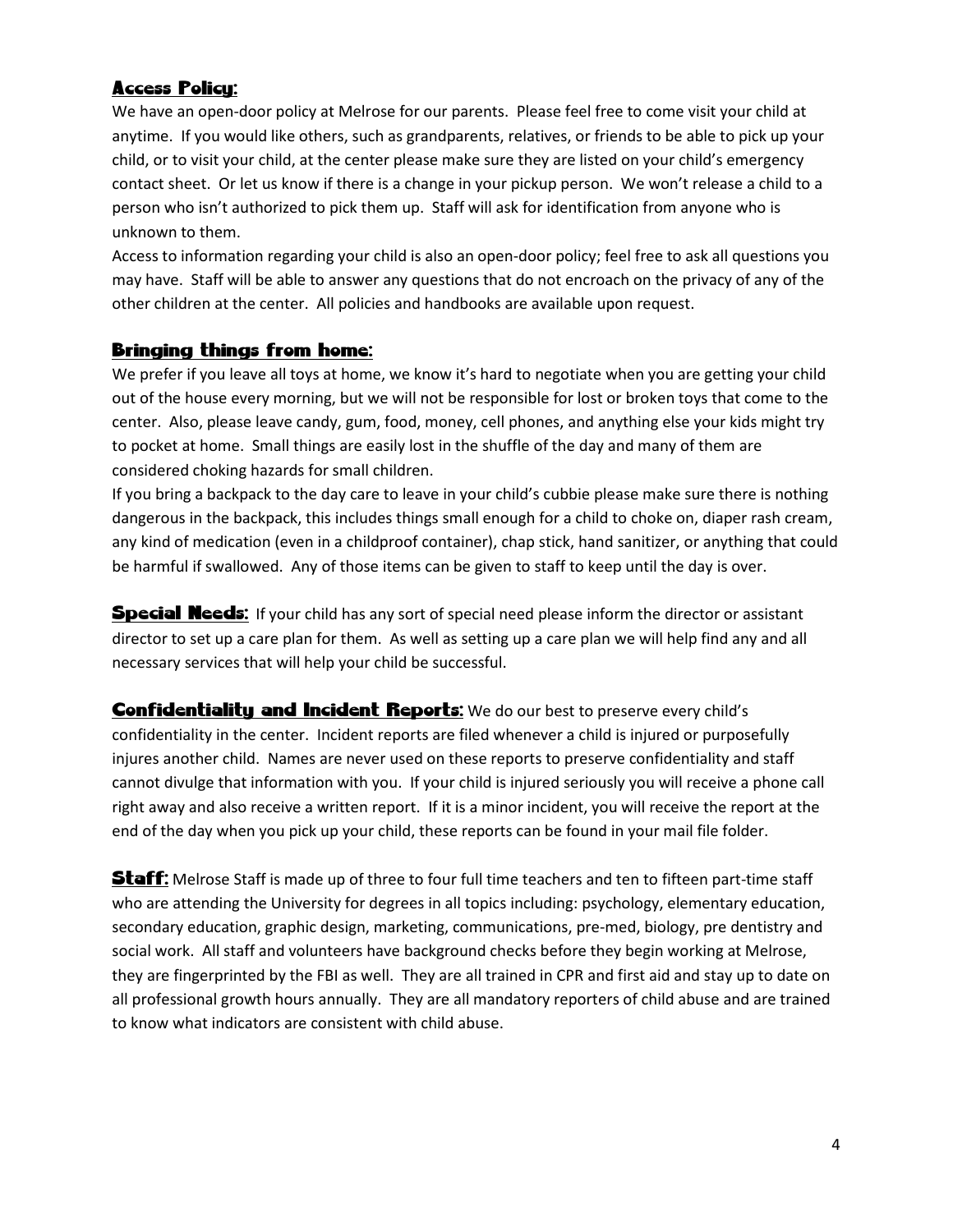# Weather Related Closings:

When the weather is cold and snowy we close when the road conditions are predicted to be unsafe for driving. If the Iowa City Community School District closes schools due to heavy snow or ice we will be closed as well. If the schools close just for frigid temperatures we will stay open. To keep informed please check KCRG.com on those snowy days to find out if Melrose Day Care is closed.

## Holidays that Melrose will be closed:

New Year's Day Martin Luther King Jr. Day The Friday before Easter Memorial Day Independence Day Labor Day Thanksgiving and the Friday after Christmas Eve and Christmas day New Year's Eve

The dates around Christmas and New Years that Melrose will be closed depend on the amount of staff we have in town to work; many of our staff are University of Iowa students who don't permanently reside in Iowa City. We feel it is important for our staff to be able to make it home for the holidays.

## Nutrition/Allergies:

We provide breakfast every morning at 8:30, lunch at 11:30, and snack at 3:00. All meals are developed with guidelines from the Child and Adult Food Care Program through the federal government, which Melrose is a member. If your child needs a specialized diet please discuss this with the director or assistant director. We may need documentation from your doctor to serve your child options that we don't offer to the other kids because we are members of the government food program. If your child has a food preference or allergy that we cannot accommodate we will ask you to prepare food at home that we will serve to them here. Common food preferences we already accommodate are refraining from: pork, beef, milk, peanut, soy, egg, and wheat.

**Annual Health Checks:** Melrose participates in healthy child care Iowa, so once a year in the fall the Lion's Club comes to Melrose to do a vision screening for all the children. Also, once a year, in the summer, The Iowa Department of Public Health comes to Melrose to perform dental screenings. You will be advised of the upcoming screenings and will have to give your permission at the time of the screening, they will be provided at no cost to you. Along with these screenings it is required that your child keep an up to date physical from your doctor on file with us. This physical should include a yearly hearing screening and developmental screening provided from your doctor. It should also include a blood lead screening because your child could have elevated levels of lead in their blood because they attend daycare in a house that was built before 1978. We have taken all precautions to keep the exposure to lead to a minimum, the window sashes have been painted over and some windows aren't opened at all. The center has been tested for lead with results registering under 0.42%. The EPA says anything that test under 0.5% is not a lead based paint.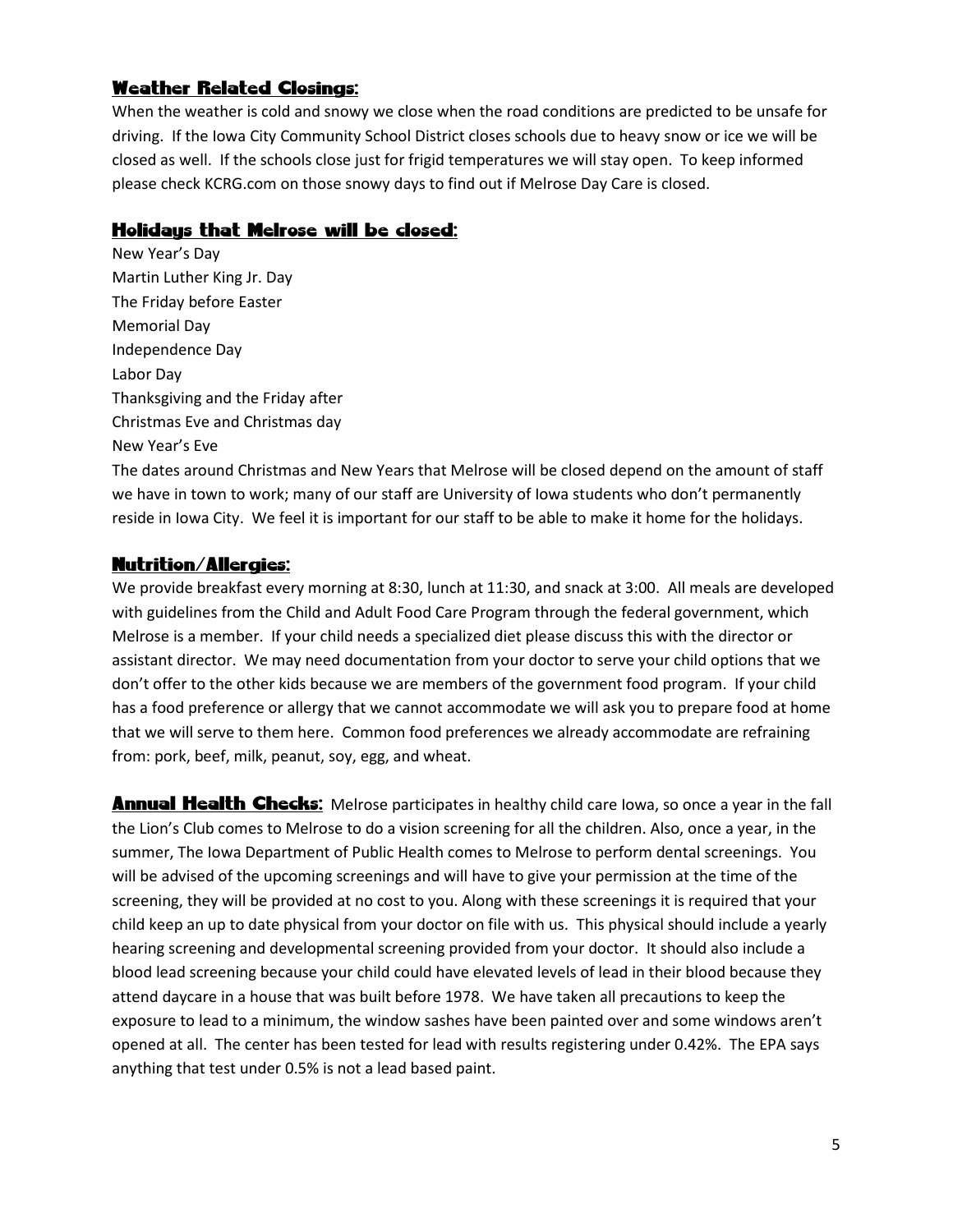#### Melrose Emergency Procedure:

In any emergency situation the staff and kids will have the Melrose cell phone, if cell service is out and the daycare is not safe for the kids we have three evacuation site locations, you will be notified by email, text, and a phone call in case of an evacuation. The three sites we could be evacuated to are: the University of Iowa Hospitals at the Family Care Center Entrance, the Iowa City Public Library, or the Herbert Hoover Library and Museum in West Branch, IA. A sign will be posted at the Center's main entrance with evacuation location. In the event of an evacuation our number one goal will be reuniting all of our kids with their families.

Power Failure: Center director or Assistant Director will contact MidAmerican to determine the length of the outage. If the center cannot operate for the length of time of the power outage parents will be called to pick up their children.

**Tornado:** In the event of a tornado warning the sirens outside will alert us to go inside, once inside we will take the children to the basement in the front of the house and have all the kids sit on the floor under the stairs, the safest place in the house in the event of a tornado. There is a first aid kit, weather radio, and flashlight on the shelf in that corner. We will stay in this place until the warning has been lifted. In the event of a real tornado, after the threat is over parents will be called. Parents will be contacted by phone, email, and text. And information will be available at KCRG.com.

**Fire:** In case of a fire inside the daycare we will make sure all the kids exit the building as efficiently as possible. There are two exits out of the building, the front door and the back door. When we evacuate out of either exit we will assemble at the garden in the front yard, where we will account for all children and staff with a name to face roll call. From there we will walk across the street to the University of Iowa Hospital Family Care Center entrance to wait for parents to come pick up their kids. Parents will be contacted by phone, email, and text. And information will be available at KCRG.com.

**Medical or Dental Emergency:** If your child has a dental emergency while at the center you will be notified immediately by phone, if you cannot be reached the center director or assistant director will take your child to the emergency room. Any kind of incident that requires first aid to be given to your child will be documented with an incident report that will be signed by the caregiver who administered first aid and will be signed by you to be kept in your child's file.

**Stranger Danger:** If the kids are outside when a dangerous adult should happen upon the center all staff are to help the kids to get inside as quickly as possible. The doors will be locked until the police arrive and take care of the dangerous adult. If the dangerous adult is already inside and getting the kids out of the house is a safe option then all staff and kids will exit the house and walk across the street to the University of Iowa Hospitals Family Care Center entrance. From there if we will not be able to go back to the center we will call parents to come get their kids. Parents will be contacted by phone, email, and text. And information will be available at KCRG.com.

**Intoxicated Parents or Caregivers:** Police will be called if a care giver seems intoxicated when they come to pick up their child.

**Evacuation:** In the event of an evacuation of the daycare we will walk across the street to the University of Iowa Hospital and meet at the Family Care Clinic entrance. If we are evacuated out of neighborhood we will evacuate to the Iowa City Public Library and if we are evacuated out of town we will be at the Herbert Hoover Library and Museum in West Branch, IA. Parents will be contacted by phone, email, and text. And information will be available at KCRG.com.

**Lock Down:** If the daycare is locked down we will take the kids to the basement to wait out the lockdown. In the event of a lockdown, no one will be let in or out of the building. And contact parents if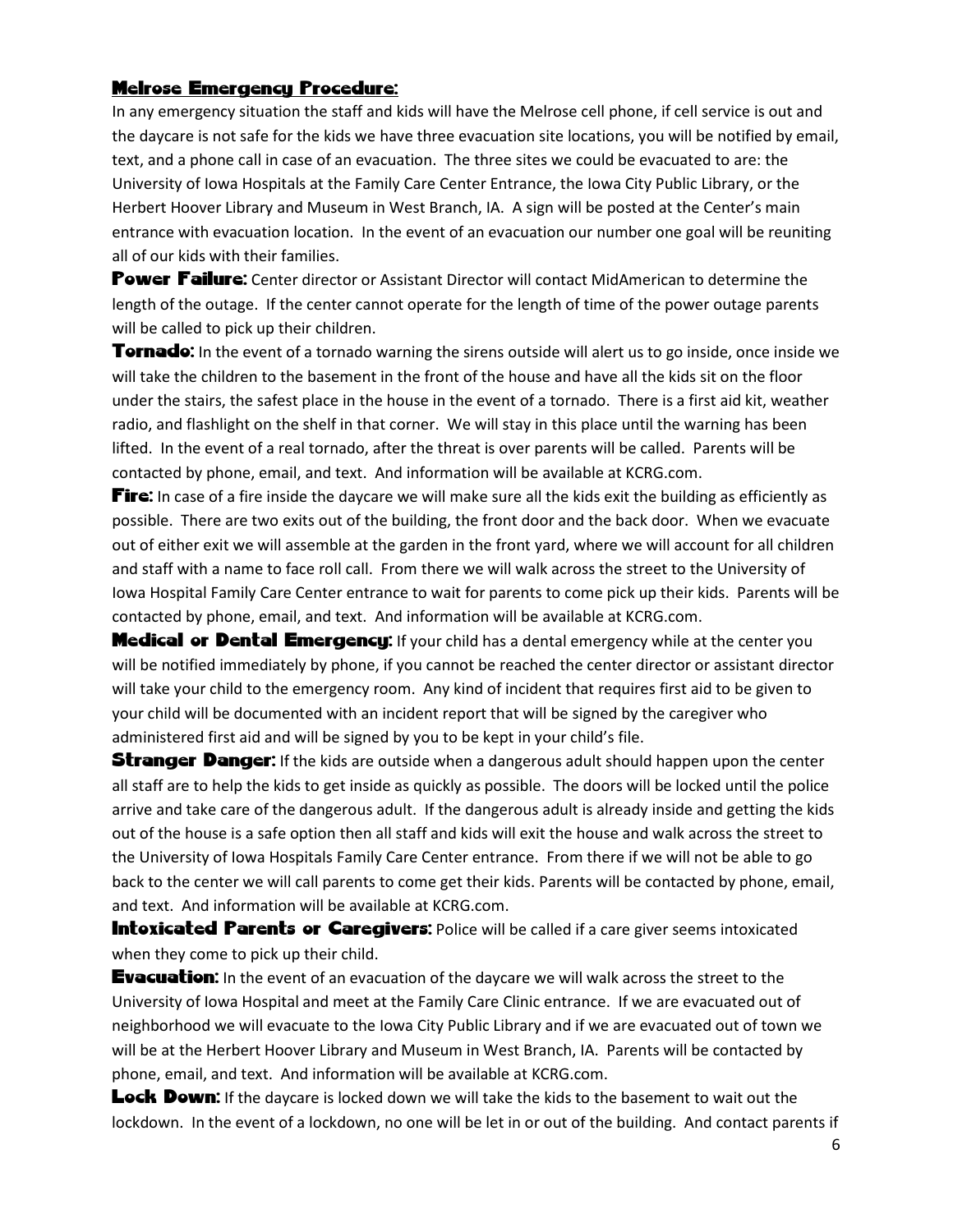necessary. Parents will be contacted by phone, email, and text. And information will be available at KCRG.com.

**Flood:** In the event of flooding in the immediate area of the center, parents will be notified to come pick up their children at the center.

**Earthquake:** In the event of an earthquake in Iowa the center will evacuate the building, meet at the garden and determine the next steps to take depending on structural damage.

**Blizzard:** The daycare will close in the event of a blizzard. If children are still present and parents cannot make it to the center, the children will shelter in place until the blizzard passes. Parents will be contacted by phone, email, and text. And information will be available at KCRG.com.

**Bomb Threat:** The center will evacuate to the University of Iowa Hospital Family Care Center entrance and the center will close until the threat has passed. Parents will be contacted by phone, email, and text. And information will be available at KCRG.com.

**Chemical Spill:** The center will evacuate to the Iowa City Public Library at 123 S. Linn St in downtown Iowa City the center will close until the threat has passed. Parents will be contacted by phone, email, and text. And information will be available at KCRG.com.

**Health Hazard:** The center will evacuate to the University of Iowa Hospital Family Care Center entrance and the center will close until the threat has passed. Parents will be contacted by phone, email, and text. And information will be available at KCRG.com.

**No Weapons on Center Property:** No weapons are allowed on center property. Lost or abducted child: If a child goes missing, staff will immediately search the area where the child was last seen while someone calls 911. Enough staff will be left with the remaining children to keep ratio, extra teachers will search until help arrives. The parents of the child will be notified immediately by phone after the 911 call is made.

**Continuity of Operations:** In the event of any kind of serious disaster the center will continue to run based on staff availability and the structural integrity of the center itself.

## Biting Policy:

Kids sometimes bite. We'd prefer if they didn't, but we don't live in a perfect world. If your child bites someone you will be informed. If it becomes a constant problem that isn't solved with redirection, conversations, and taking breaks from play time then we will have to have a conversation with you as to whether or not your child is right for our program. Some children do better with more structure than we provide. We believe in free play, lots of art expression, and making good choices. Not all kids thrive in that environment. Incidents are filled out for both the child that bites as well as the child who was bitten and first aid will be administered to both children as well. No children's names are ever used on incident reports to preserve the confidentiality of all the children here.

## Grievance Procedure:

If, at any time, you have an issue involving your child's care at Melrose please discuss it with our teachers, we will try our hardest to find the best solution for the problem. If you are not satisfied with the results that come from a discussion with our teachers you can either meet with the director or assistant director or present your issue in writing to the director, assistant director, or the board that governs the day care

#### Discharge Policy:

Once in a while we find a child who doesn't thrive in our program. If your child's needs are not met in our program and we can't find the resources we need to help your child we may have to ask for their